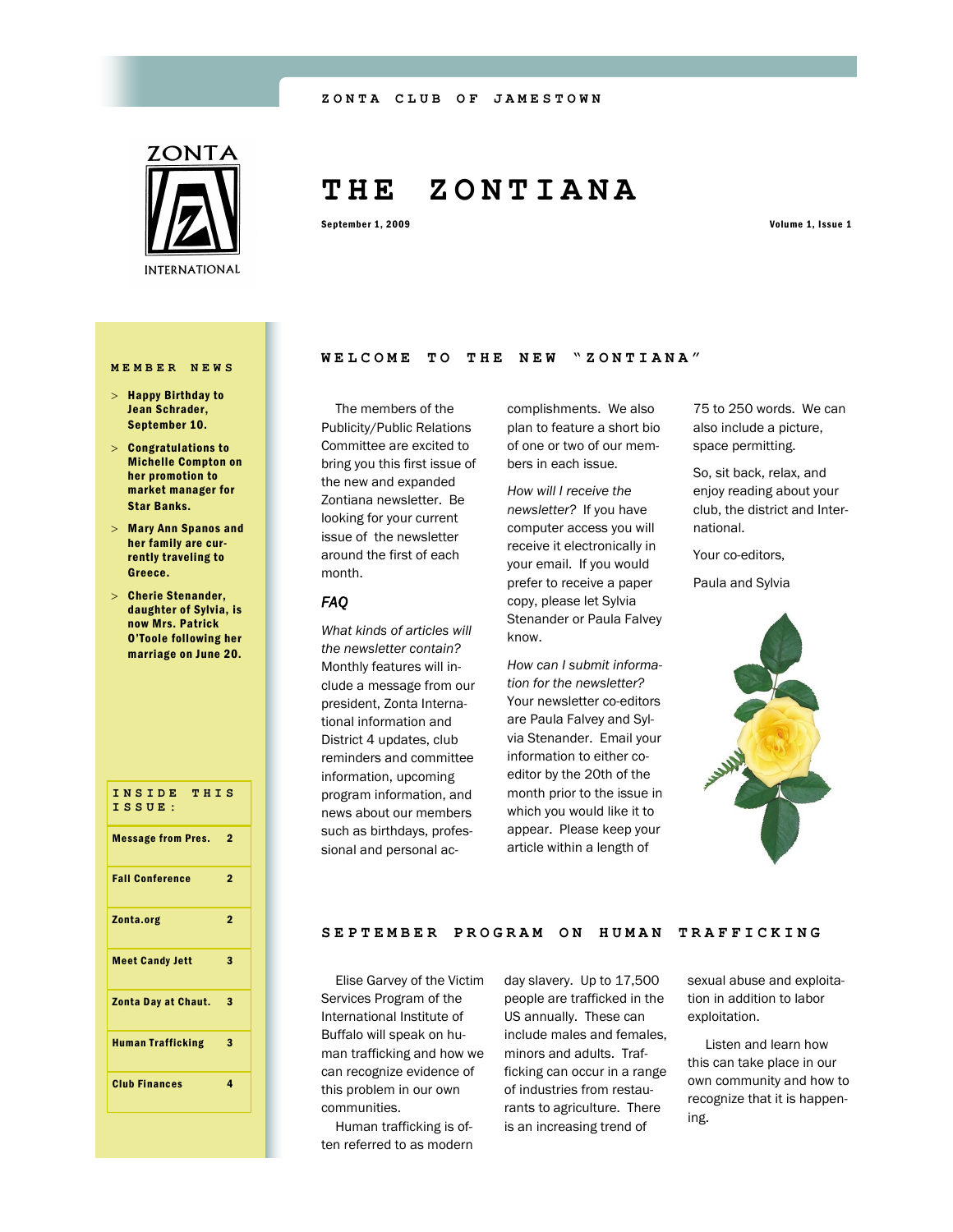

# A MESSAGE FROM YOUR PRESIDENT

Welcome back !!

 Summer is always so short and busy. Even though the Zonta club has the summer off, some of our committees met during our hiatus and made many exciting plans for the coming year.

 Congratulations to the Status of Women Committee for another successful Zonta Day at Chautauqua. The yellow Zontian umbrellas looked great but unfortunately it did not rain so they could not show them off.

 Other committees that met included the Program Committee and they have some great programs planned for us. Service is working on some exciting hands-on projects. PR met and will coordinate with all other committees to get the Zonta name and purpose out to the public. And most importantly, the Finance/Funding people

met and we now have a budget recommendation. Well done everyone!

 A big welcome to our four new members: Michele Compton, Candy Jett, Sandra Lewis, and Kristine Lind.

 I am looking forward to serving as your president and with your help we will have a great and productive year. And let's enjoy each other's company.

President Lily

# It's not too late to register for the conference.

Go to http:// www.zontadistrict4.org/ conference/

# **DISTRICT 4 CONFERENC E I S S E P T . 2 5 - 2 7**

 Zontians from all over District 4 will journey to Hamilton, Ontario in September to participate in the District 4 Conference.

 The theme of this year's conference is Zonta Goes Green. The "green footprint" of those attending will be measured.

 Pre-conference activities on Friday include a choice of a tour of the

Royal Botanical Gardens, a tour of historical Hamilton, golf at Copetown Woods or a visit to the Art Gallery of Hamilton plus other small galleries.

 Entertainment highlights include a western night with Texas-style line dancing and a Dazzling Divas Gala on Saturday night.

 Keynote speaker, Sarmite Bulte—lawyer, advocate and politician, will emphasize leadership, service and integrity in her presentation.

 Conference sessions will begin with the opening meeting on Friday at 4:30 and will continue with the main business day on Saturday. Sunday morning will include a memorial service and the final business session.



#### **ZONTA.ORG CONTAINS W E A L T H O F I N F O R M A T I O N**

 The Zonta International website (Zonta.org) contains a wealth of information about Zonta International, its programs, advocacy, the Foundation, and member resources.

 Since our program topic this month has to do with human trafficking, we were curious as to what information might be on

the Zonta International website on this topic.

 We are pleased to report that there are several articles and position papers dealing with trafficking of women and girls.

 To learn more about trafficking, visit Zonta.org and click on Advocacy. Under the issue, Violence Against Women and Girls, you will find links to several reports including International's position statement and paper as well as strategies to prevent this practice and protect trafficked women and girls.

 See "Facts About Trafficking" on page 3.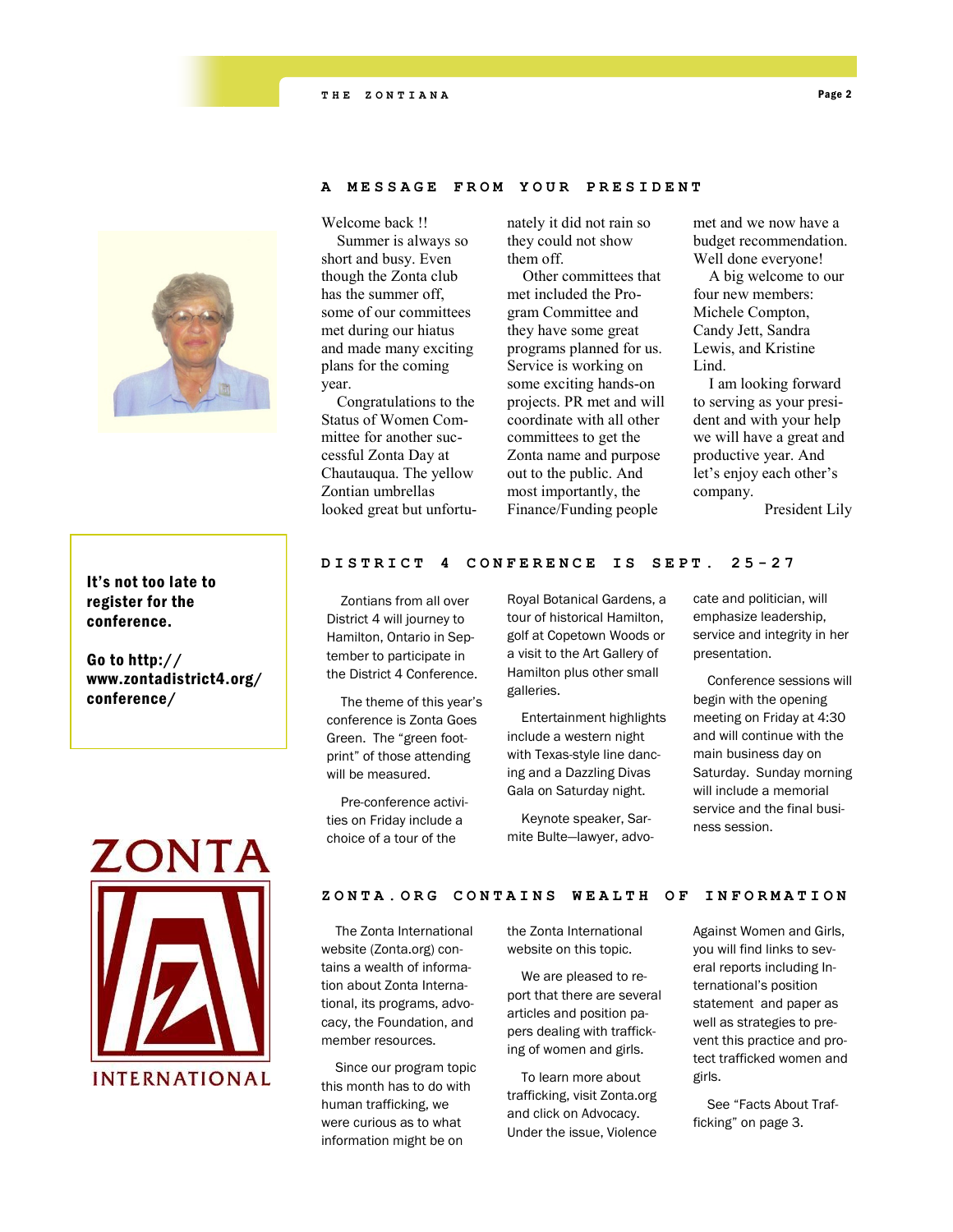#### **MEET NEW MEMBER, CANDY JETT**

 This fall we are excited to welcome four new members to our club. One of them is Candy Jett.

 Candy was born in Buffalo but spent her summers with family in Maple Springs so she was excited to relocate to the area in 1983. Today, Candy and her family live next door to the cottage where she spent those happy summer days.

Candy received her BA

in Biology from Buffalo State College and did Master's work in Medical Technology. Today Candy provides per diem Medical Technology services to Westfield Hospital. She is also the office manager for her husband's plumbing business, Quality Mechanical.

 Candy lives in Maple Springs with her husband, David. They have two children—Eric, 21, and

Becky, 17, who is a senior at Maple Grove.

 Candy is active in her church, St Timothy Lutheran, and participates in the Honduras Mission trip. She also enjoys attending her daughter's sports events in basketball and softball. She loves outdoor activities including landscaping, boating and walking.

 Look for bios on our other new members in future issues.



#### **ZONTA DAY AT CHAUTAU QUA**

 Thirty-seven Zontians and guests from nine different clubs enjoyed a beautiful Zonta Day at Chautauqua, where they each received a yellow rose and a yellow Zonta umbrella.

 Leila Sadat, platform speaker for the day, shared her experiences with the international effort to find justice for victims of atrocities against humanity.

 Following a delicious lunch at the Athenaeum Hotel, we enjoyed a raffle which raised \$140 to benefit Anti-Trafficking Victim Services of the International Institute of Buffalo.

 The afternoon was capped off, fittingly, with a screening of the documentary film, "A Powerful Noise" about three women

who, although in difficult circumstances themselves, have helped improve the lives of other women and their communities.

 A special thanks goes to Mary Rappole for arranging for the film, the PR Committee for arranging for Cable 8 News coverage of the event and the Status of Women Committee for it's work in planning this successful day.

Listen to the podcast interview with Professor Sadat at [www.ciweb.org/](http://www.ciweb.org/podcasts) [podcasts](http://www.ciweb.org/podcasts)

# FACTS ABOUT TRAFFICKING (FROM ZONTA.ORG)

 Approximately 80 percent of those trafficked are women and girls and the majority of those are trafficked for commercial exploitation.

 It is estimated that between 600,000 and 800,000 victims are trafficked across international borders each year.

 Women and girls are especially susceptible due to gender-bias, oppression, discrimination, social and cultural practices and the prevalence of gender based violence.

 Some 200,000 to 250,000 women and children are trafficked annually in Southeast Asia

alone. Girls as young as 13 are trafficked as mail order brides.

 Women from the former Soviet Union, many under 16, are taken to Israel, other parts of the Middle East or Western Europe.

 Between 18,000 and 20,000 trafficking victims enter the US each year.

Between 18,000 and 20,000 trafficking victims enter the US each year.